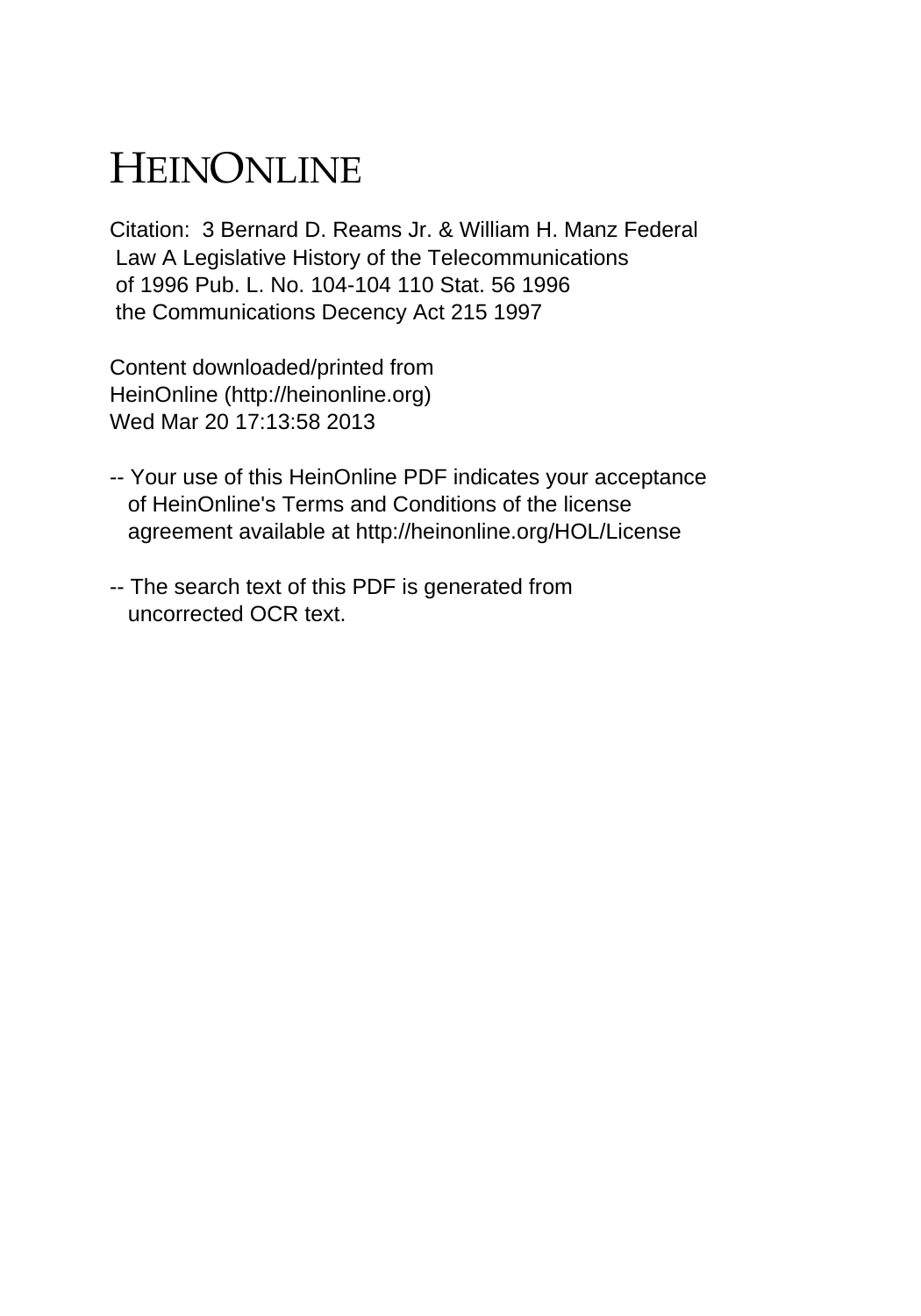the foremost repositories of American heritage and culture, the Institution provides unique insight into our history and the development of our vibrant national character.

As we celebrate the sesquicentennial of the Smithsonian Institution, let us recognize the work done by its many museums, research facilities, and educational endeavors and rededicate ourselves to the "increase and diffusion of knowledge" James Smithson sought to advance. In doing so, we can more fully explore the wonders of our world and continue to bring people together for the common pursuit of knowledge.

Now, **Therefore, I, William J. Clinton,** President of the United States of America, by virtue of the authority vested in me by the Constitution and laws of the United States, and in honor of the memory of James Smithson and to commemorate the accomlishments of the Smithsonian Institution, do hereby proclaim August 10, 1996, as the 150th Anniversary of the Smithsonian Institution and urge the people of the United States to observe this anniversary with appropriate ceremonies and activities.

In **Witness** Whereof, I have hereunto set my hand this seventh day of February, in the year of our Lord nineteen hundred and ninety-six, and of the Independence of the United States of America the two hundred and twentieth.

#### **William J. Clinton**

[Filed with the Office of the Federal Register, 9:01 a.m., February 8, 1996]

**NOTE:** This proclamation was published in the *Federal Register* on February 9.

### **Remarks on Signing the Telecommunications Act of 1996** *February 8, 1996*

Thank you very much. Mr. Vice President, Mr. Spealer, Members of Congress, and ladies and gentlemen: I'd like to begin by thanking the Library of Congress for hosting us here. It's my understanding this may be the only time in American history a piece of legislation has been signed here, and perhaps the first time in three decades when

one has been signed on Capitol Hill. If that is so, then this is certainly a worthy occasion.

I thank Lily Tomlin for reminding us that the Internet can be fun--[laughter]-and the students at Calvin Coolidge for reminding us that the Internet can do a world of good.

I thank the Vice President, who fought for this bill for so long on behalf of the American people. And I thank the Members of Congress in both parties, starting with the leadership, who believed in the promise and the possibility of telecommunications reform. I thank the vast array of interest groups who had sometimes conflicting concerns about this bill who were able to work together and work through them so that we could move this together.

This law is truly revolutionary legislation that will bring the future to our doorstep. In the State of the Union, just a few days ago, I asked the Congress to pass this law, and they did with remarkable speed and dispatch. Even the years that were spent working on it were a relatively short time given the tradition of congressional decisionmaking over major matters.

This historic legislation in my way of thinking really embodies what we ought to be about as a country and what we ought to be about in this city. It clearly enables the age of possibility in America to expand to include more Americans. It will create many, many high-wage jobs. It will provide for more information and more entertainment to virtually every American home. It embodies our best values by supporting the kind of market reforms that the Vice President mentioned, as well as the V-chip. And it brings us together, and it was passed by people coming together.

This bill is an indication of what can be done when Republicans and Democrats work together in a spirit of genuine cooperation to advance the public interest and bring us to a brighter future.

It is fitting that we mark this moment here in the Library of Congress. It is Thomas Jefferson's building. Most of you know President Jefferson deeded his books to our young Nation after our first library was burned to the ground in the War of 1812. The volumes that line these walls grew out of Jefferson's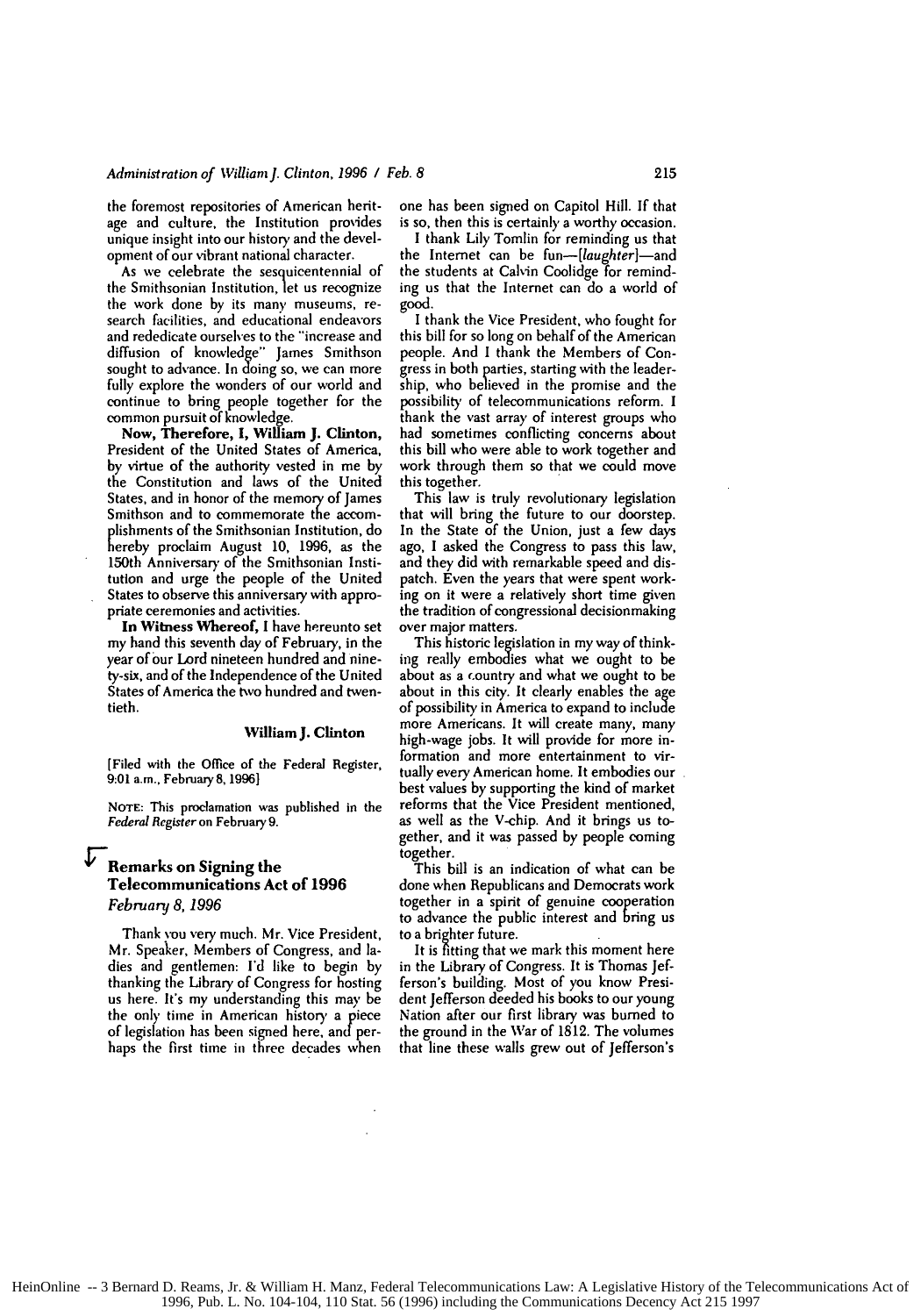legacy. He understood that democracy depends upon the free flow of information. He said, "He who receives an idea from me receives instruction himself without lessening mine. And he who lights his paper at mine receives light without darkening me."

Today, the information revolution is spreading light, the light Jefferson spoke about, all across our land and all across the world. It will allow every American child to bring the ideas stored in this reading room into his or her own living room or school room.

Americans have always had a genius for communications. The power of our Founding Fathers' words reverberated across the world from the moment they were said down to the present day. From **the** Pony Express to the miracle of a human voice over the phone line, American innovation and communications have broken the barriers of time and space to make **it** easier for us to stay in touch, to learn from each other, to reach for our highest aspirations.

Today our world is **being** remade yet again **by** an information revolution, changing the way we work, the way we live, the way we relate to each other. Already the revolution is so profound that **it** is changing the dominant economic model of the age. And already, thanks to the scientific and entrepreneurial genius of American workers in this country, **it** has created vast, vast opportunities for us to grow and learn and enrich ourselves in body and in spirit.

But this revolution has been held back by outdated laws designed for a time when there was one phone company, three TV networks, no such thing as a personal computer. Today, with the stroke of a pen, our laws will catch up with our future. We will help to create an open marketplace where competition and innovation can move as quick as light. An industry that is already one-sixth of our entire economy will thrive. It will create opportunity, many more high-wage jobs, and better lives for all Americans. Soon, working parents will be able to check up on their children in class via computer. Families heading **off** on vacation trips will be able to program the fastest route in their car computers, thanks to the work the Department of Transportation is now doing. On a rainy' Saturday

night, you'll be able to order up every movie ever produced or every symphony ever created in a minute's time. For those of us who like to watch too many.movies and listen to too much music in a single sitting, that may be a mixed blessing.

This law also recognizes that with freedom comes responsibility. Any truly competitive market requires rules. This bill protects consumers against monopolies. It guarantees the diversity of voices our democracy depends upon. Perhaps most of all, it enhances the common good. Under this law, our schools, our libraries, our hospitals will receive telecommunication services at reduced cost. This simple act will move us one giant step closer to realizing a challenge **I** put forward in the State of the Union to connect all our classrooms and libraries to the information superhighway by the year 2000, not through a big Government program, but through a creative ever-unfolding partnership led **by** scientists and entrepreneurs, supported by business and government and communities working together.

We know the Information age will bring blessings for our people and our country. But like most human blessings, we know the blessings will be mixed. We also know that the programming beamed into our homes can undercut our values and make it more difficult for parents to raise their children.

Children sometimes are exposed to images parents don't want them to see because they shouldn't. **A** comprehensive study, released just yesterday confirms what every parent knows; televised violence is pervasive and numbing, and if exposed constantly to it, young people can develop a numbing, lasting, corrosive reaction to it. Televised violence in too much volume and intensity over too long a period of time may teach our children that such violence has no consequences and is an unavoidable part of modern life. Neither is true.

In my State of the Union Address, when **I** asked' Congress to pass the telecommunications law, I mentioned in particular the Vchip designed to strengthen families and their ability to protect their children from television violence and other inappropriate programs as they determine. **I** am very proud that this new legislation includes the V-chip.

216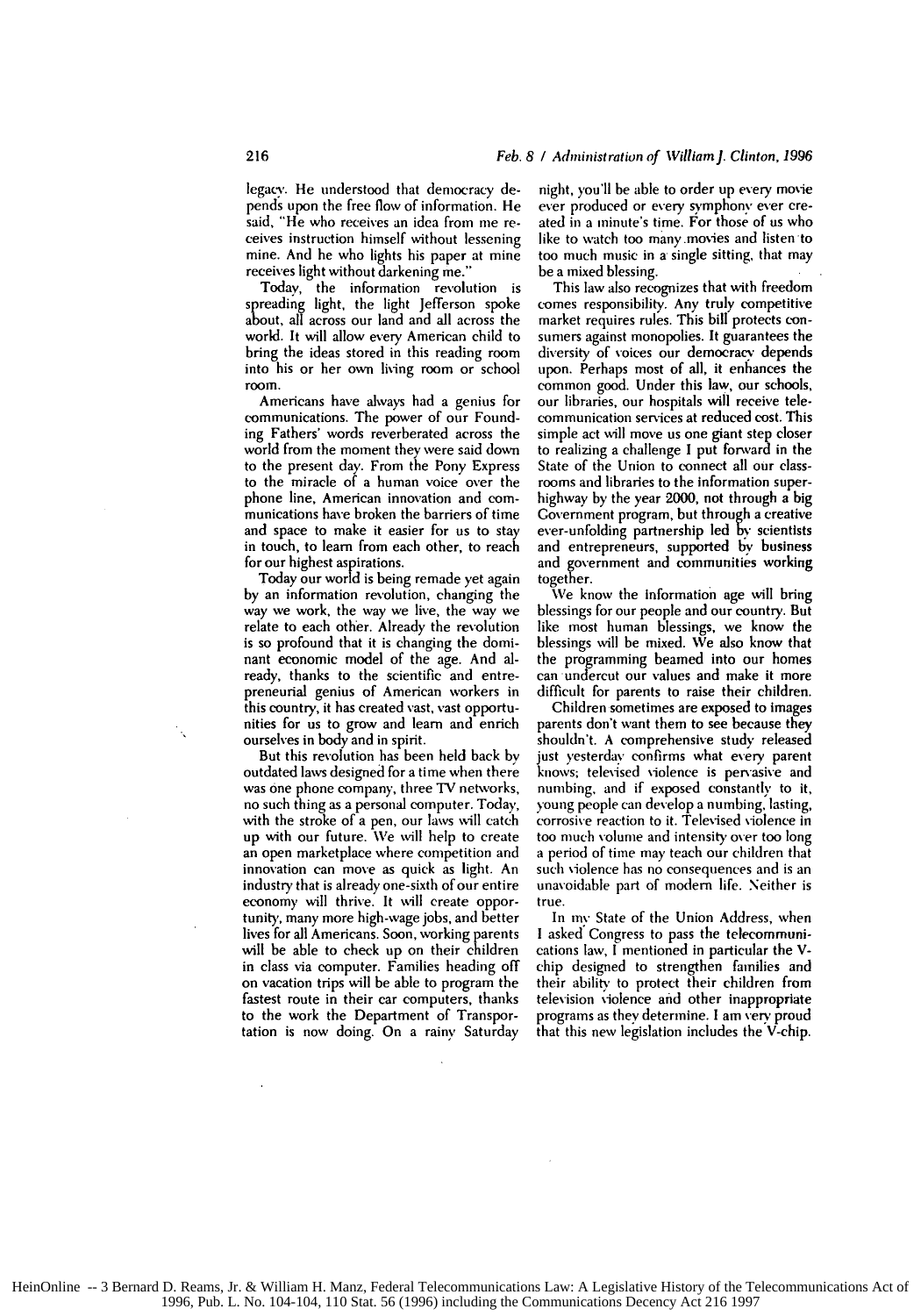It's not such a big requirement, as you can see-here is one-but it can make a big difference in the lives of families all over America.

I thank the Congress and the Members of both parties for giving parents who want to take more responsibility for their children's upbringing an important tool to do so. I thank the Congress for reducing the chances that the hours spent in church or synagogue or in discussion around the dinner table about right and wrong and what can and cannot happen in the world will not be undone by unthinking hours in front of a television set.

Of course, parents now have to do their end of the job and decide what they do or don't want their young children to see. But if every parent uses this chip wisely, it can become a powerful voice against teen violence, teen pregnancy, teen drug use, and for both learning and entertainment. The responsibility of parents to do this is something they deserve and something they plainly need. Now that they have it, they must use It.

I want to acknowledge in this audience the activists, the parents who pushed for the Vchip and thank you very much for making it possible.

To make the V-chip as effective as it can be, **I** have challenged the broadcast industries to do what the movies have done, to rate programming in a way that will help the parents to make these decisions. I invited the entertainment industry leaders to come to the White House to work with me to improve what our children see on television, and I'm pleased to announce that exactly 3 weeks from today, on February the 29th, we will convene our meeting and get to work. I thank the leaders of the entertainment industry for coming, and **I** will look forward to working with them.

In **1957,** President Eisenhower signed another important bill into law, another bill that was like this. It seized the opportunities of the moment. It made them more broadly available to all Americans. It met the challenge of change. It reinforced our fundamental values and aspirations. And it was done in a harmonious, bipartisan spirit. The Interstate Highway Act literally brought Americans closer together. We were connected city to city, town to town, family to family, as we had never been before. That law did more to bring Americans together than any other law this century, and that same spirit of connection and communication is the driving force behind the Telecommunications Act of 1996.

When President Eisenhower signed the highway bill, he gave one of his pens to the father of that legislation, Senator Albert Gore, Sr., of Tennessee. His son, the Vice President, in many ways is the father of this legislation because he's worked on it for more than 20 years, since he first began to promote what he called, in the phrase he coined, "the information superhighway."

You heard him say today that he always dreamed that a child from his little home town of Carthage could come home from school and be able to connect to the Library of Congress. I'm proud that the Vice President is able to be here today and to play the role he deserves to play in this. And I thank all the others who have done this. But 2 days ago, **I** asked him if he would give me the pen that his father got from President Eisenhower to begin the signing of this legislation. And so, that is the very nice pen you see.

Mr. Speaker, I don't know what we can do about this in a bipartisan manner, but I'm afraid that people would say that in the fifties, that's the time when people in Washington were real leaders and pens were real pens. *[Laughter]*

At any rate, I'm going to begin, in honor of Senator Core, Sr., and Vice President Gore, the signing with that pen that President Eisenhower used to sign the Interstate Highway Act, and then go on with the signing.

And again, let me say to all of you, I wish every, person here who has played a role in this could have one of these pens. **I** am very, very grateful to you. And then after I sign the actual bill, we're going to sign a copy of the bill over here and send it into cyberspace. I believe that this is the first bill that ever made that journey, and that will make me whatever it was Ernestine said, a cy'bernaut, or whatever she said. *[Laughter]*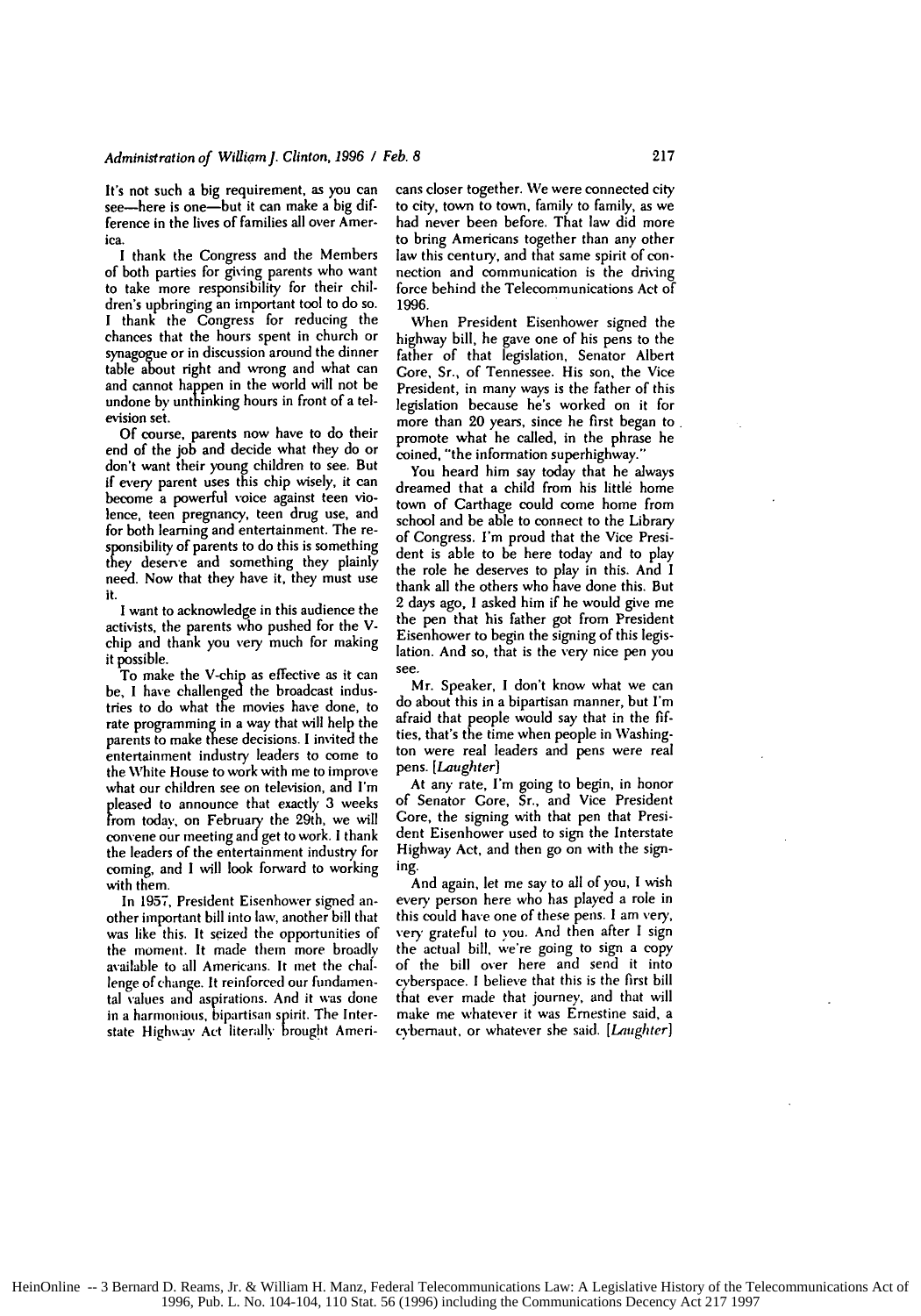Again, let me thank you from the bottom of my heart, every one of you, for making this great day for America possible.

Thank you.

**NOTE:** The President spoke at 11:34 a.m. in the Thomas Jefferson Building of the Library of Congress. In his remarks, he referred to comedian Lily Tomlin, who portrayed her character Ernestine the telephone operator in a dialog with the Vice President. S. 652, approved February 8, was assigned Public Law No. 104-104.

#### Statement on Signing **the** Telecommunications Act of **1996** *February 8, 1996*

Today I have signed into law S. 652, the "Telecommunications Act of 1996." This landmark legislation fulfills my Administration's promise to reform our telecommunications laws in a manner that leads to competition and private investment, promotes universal service and open access to information networks, and provides for flexible government regulation. The Act opens up com petition between local telephone companies, long distance providers and cable companies; expands the reach of advanced telecommunications services to schools, libraries, and hospitals; and requires the use of new V-chip technology to enable families to exercise greater control over the television programming that comes into their homes.

For nearly two decades, Vice President Core has worked to spur the creation of a national information superhighway. This Act lays the foundation for the robust investment and development that will create such a superhighway to serve both the private sector and the public interest.

Over the past 3 years, my Administration has worked vigorously to produce legislation that would provide consumers greater choices and better quality in their telephone, cable, and information services. This legislation puts us squarely on the road to a brighter, more productive future.

In the world of the mass media, this Act seeks to remove unnecessary regulation and open the way for freer markets. I support that philosophy. At the same time, however, my Administration has opposed measures that would allow undue concentration in the mass media. I am very pleased that this Act retains reasonable limits on the ability of one company or individual to own television, radio, and newspaper properties in local markets and retains national ownership limits on television stations. My Administration will continue its efforts to ensure that the American public has access to many different sources of news and information in their communities.

The Act increases from 25 to 35 percent the cap on the amount of the national audience that television stations owned *by* one person or entity can reach. This cap will prevent a single broadcast group owner from dominating the national media market.

While the Act removes the statutory ban on ownership of a cable system and a broadcast station in the same local market, it does not eliminate the Federal Communications Commission's (FCC) regulatory ban on such cross-ownership. This ownership restriction continues to be very important in maintaining competition in local markets and should be maintained by the FCC. In addition, while certain regulatory cross-ownership bans are no longer necessary and have been eliminated, others that are critical to maintaining the diversity of local news and information sources have been retained. For example, the Act maintains the regulatory ban on common ownership of a newspaper and a broadcast television or radio station.

With regard to the ban on ownership of more than one television station in a focal market, the Act directs the FCC to conduct a rulemaking to review its regulation and its waiver policy. Currently, the FCC allows ownership of more than one television station only in narrow and compelling circumstances, such as when a station would otherwise go dark, and where local diversity would not be reduced. Any changes in this policy should allow ownership of two stations only when doing so would clearly not reduce the diversity of independent outlets of news and information in a community. My Administration will continue to support a fair balance between economic viability and diversity.

Rates for cable programming serices and equipment used solely to receive such serv-

218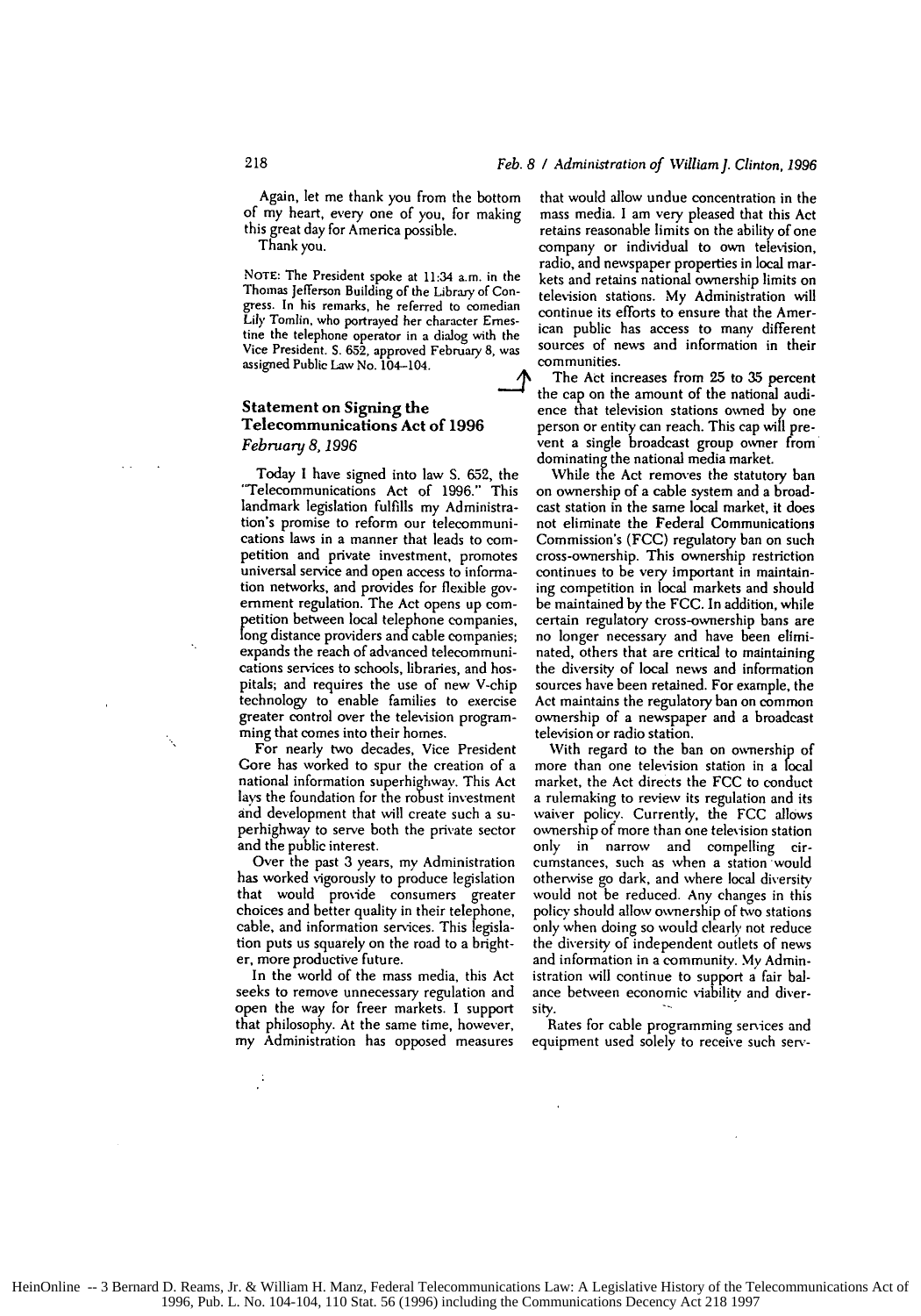## Document No. **95**

 $\hat{\boldsymbol{r}}$ 

 $\bar{\alpha}$ 

 $\overline{\phantom{a}}$ 

 $\sim$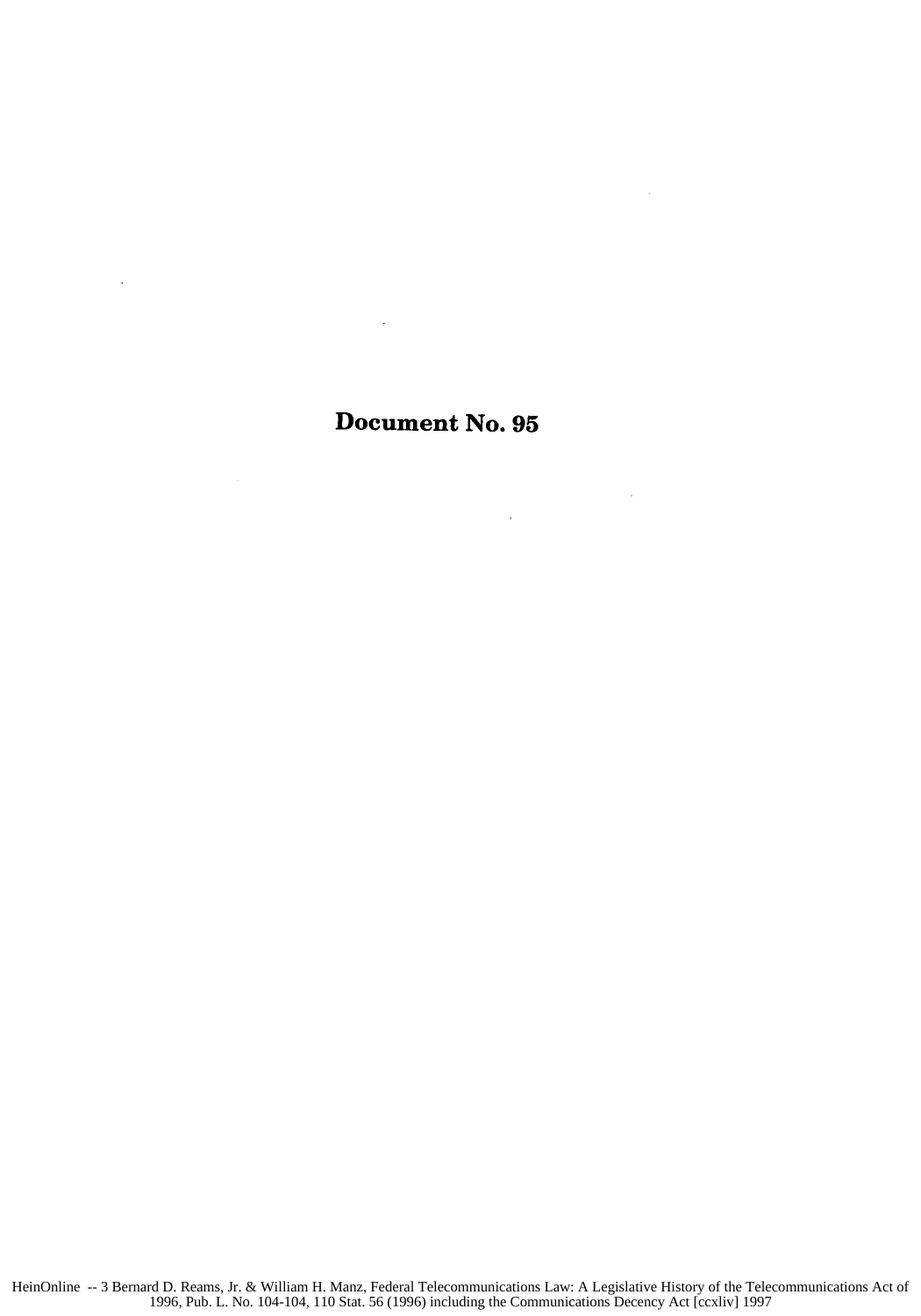HeinOnline -- 3 Bernard D. Reams, Jr. & William H. Manz, Federal Telecommunications Law: A Legislative History of the Telecommunications Act of 1996, Pub. L. No. 104-104, 110 Stat. 56 (1996) including the Communications Decency Act [ccxlv] 1997